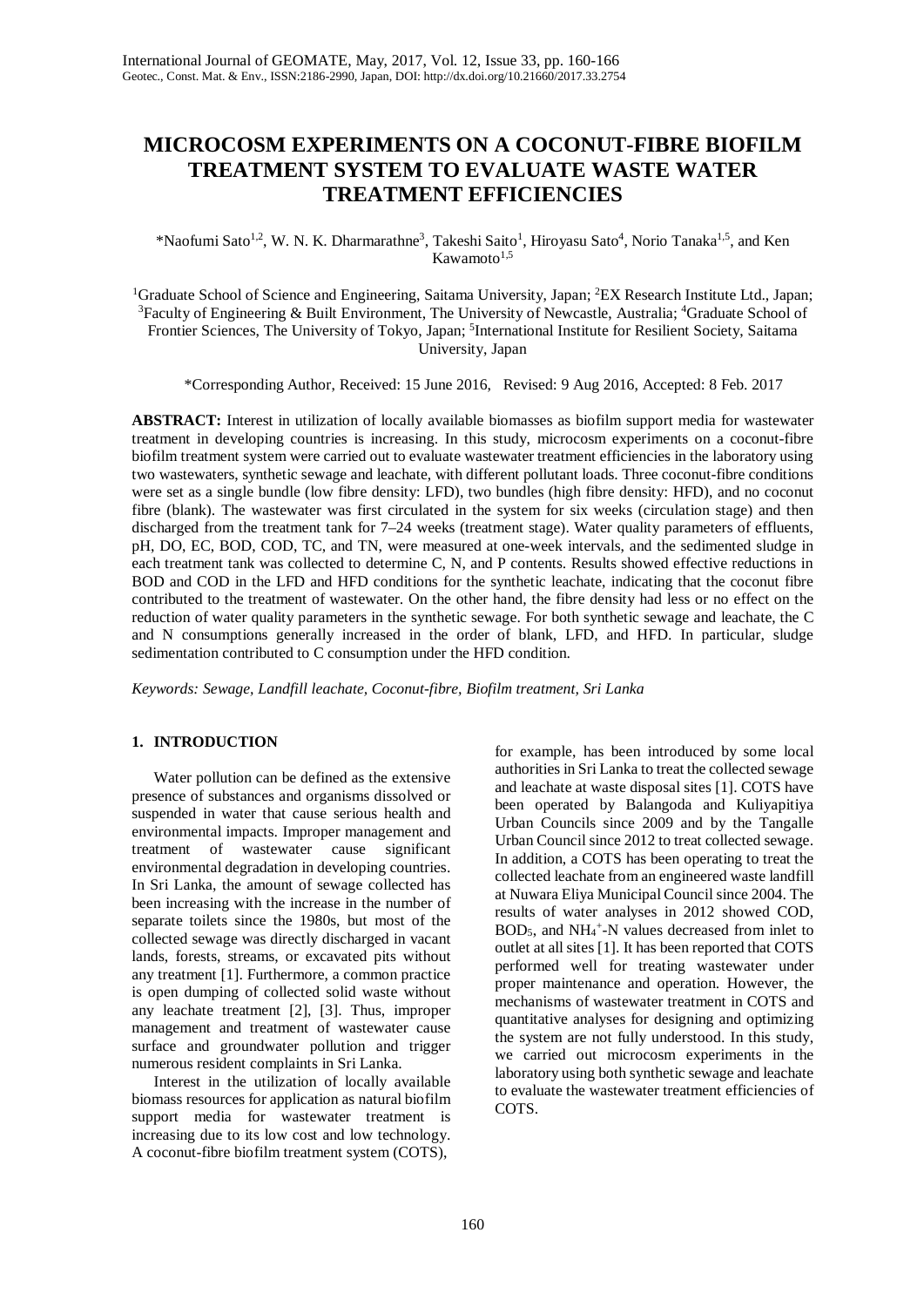# **2. MATERIALS AND METHODS**

#### **2.1 Materials**

Because coconut (*Cocos nucifera* L.) fibre is rich in hard organic matter with high specific surface area and wetting ability, it seems suitable for microorganism adhesion and biofilm formation. Coconut fibre is a waste byproduct of coconut processing and is abundantly available in Sri Lanka.

The preparation of synthetic sewage in this study was adapted from data measured at Balangoda Urban Council in Sri Lanka [1] and reported data [4]. The synthetic leachate was prepared to meet the following objectives: 1) to be more representative of real leachate in Sri Lanka, and 2) to be stable during the experiment (two weeks). The preparation of synthetic leachate in this study was adapted from reported data [5] and previous studies with some modifications [6], [7]. Water qualities of supplied synthetic sewage and synthetic leachate are shown in Table 1.

#### **2.2 Experimental apparatus**

The experimental apparatus for the microcosm experiment consisted of a supply tank for synthetic sewage or synthetic leachate, a peristaltic pump, and a treatment tank  $(0.012 \text{ m}^3 \text{ volume})$  with inlet and outlet valves (Fig. 1). A bundle of coconut fibre (~0.2 m length) was used as a biofilm support medium. The coconut fibre was put inside the treatment tank under one of two conditions: low fibre density (LFD; a single bundle per treatment tank) or high fibre density (HFD; two bundles per treatment tank). As a control, a container without a coconut-fibre bundle was also used in the experiment. The synthetic sewage or synthetic leachate solution was pumped into the treatment tank from the supply tank by a peristaltic pump at a rate of 870 cm<sup>3</sup>/day (two-week retention time). Lighting with illumination intensity of 4,730 lux was maintained at the top of treatment tank for 12

hours per day, and the temperature was maintained at 20°C.

#### **2.3 Experimental procedures**

The schedule of microcosm experiments was divided into two flow stages, the circulation stage and the treatment stage (Fig. 1). For the circulation stage, a mixture of raw wastewater from a sewage treatment plant in Saitama City, Japan, and synthetic wastewater (1 L of raw wastewater and 35 L of synthetic wastewater) was initially prepared and recycled through the microcosm system to accelerate biofouling of the bundle of coconut fibre. The circulation period was set to 42 days.

Water samples in the supply tank and treatment tanks were collected during the circulation stage on a weekly basis for analysis of basic water quality parameters such as chemical oxygen demand (CODCr; hereafter just COD), biological oxygen demand (BOD5), total carbon (TC), total phosphorus (TP), total nitrogen (TN), pH, dissolved oxygen (DO), oxidation reduction potential (ORP), and electrical conductivity (EC). Standards method were used to analyze BOD, TP, TN (Water test kit, Kyoritsu chemical check lab, crop., Japan) and COD (HACH DRB 200, USA). TOC analyzer (TOC-V-CSH, Shimadzu, Japan) was used to measure TC. It is noted that TP was measured only for the synthetic sewage conditions. After completion of the circulation stage, water and sludge in the supply tank and treatment tank were removed. Carbon and nitrogen contents of the coir fibre and sludge settled at the bottom of the treatment tank were quantified.

For the subsequent treatment stage, the microcosm system was first filled with the synthetic wastewater solution. Then, the synthetic sewage/synthetic leachate solution was supplied continuously from the supply tank. During the treatment stage, water quality parameters were measured once a week.

| Wastewater     |      |                      | Synthetic sewage     | Synthetic leachate   |                      |
|----------------|------|----------------------|----------------------|----------------------|----------------------|
| Pollutant load |      | Low                  | High                 | Low                  | High                 |
| pH             |      | 8.2                  | 7.6                  | 8.1                  | 7.8                  |
| D <sub>O</sub> | mg/L | 5.0                  | 2.9                  | 0.2                  | 0.1                  |
| EC             | mS/m | $5.64x10^2$          | 1.34x10 <sup>3</sup> | $7.10x10^2$          | 1.79x10 <sup>3</sup> |
| <b>BOD</b>     | mg/L | 1.45x10 <sup>3</sup> | $5.93x10^3$          | $9.38x10^2$          | 1.43x10 <sup>4</sup> |
| <b>COD</b>     | mg/L | 1.77x10 <sup>3</sup> | $6.36x10^{3}$        | 1.72x10 <sup>3</sup> | 2.14x10 <sup>4</sup> |
| TC             | mg/L | $9.55x10^2$          | $3.42x10^3$          | $7.05x10^2$          | 6.49x10 <sup>3</sup> |
| <b>TOC</b>     | mg/L | $5.29x10^2$          | 3.02x10 <sup>3</sup> | $4.06x10^2$          | $5.57x10^{3}$        |
| TN             | mg/L | $7.36x10^2$          | $2.59x10^3$          | $6.40x10^2$          | $6.91x10^2$          |
| TP             | mg/L | $2.58x10^2$          | $7.03x10^2$          | $7.80x10^{2*}$       | $7.80x10^{2*}$       |

Table 1 Water qualities of supplied synthetic wastewater

\*Calculated value from added  $K_2HPO_4$  [3].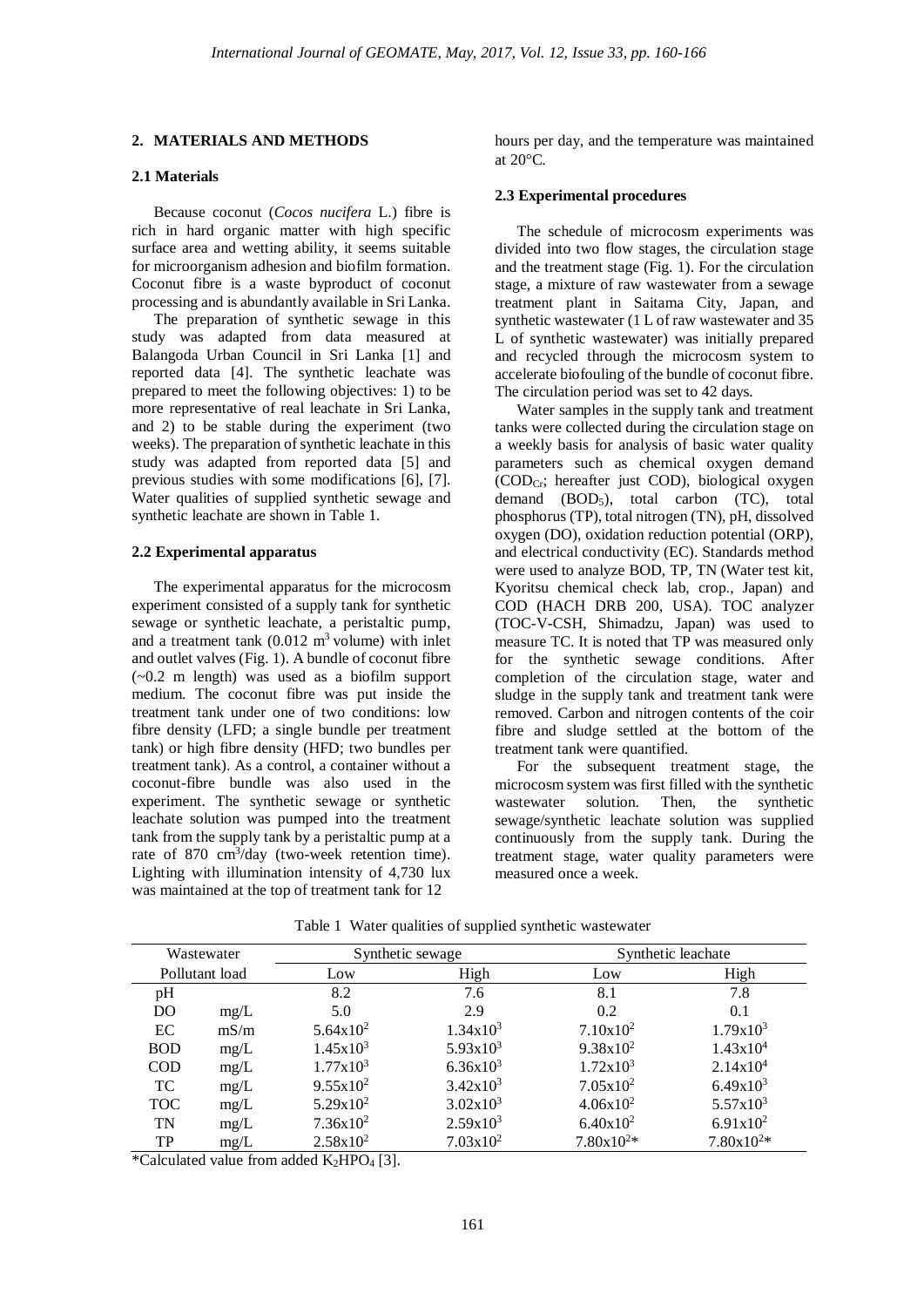

Fig. 1 Schematics of microcosm experiment

#### **3. RESULTS AND DISCUSSION**

## **3.1 Changes in water quality parameters during circulation and treatment stages**

Figures 2 and 3 exemplify the variations in BOD, COD, BOD/COD, TC, and TP of effluents in microcosm experiments at high pollutant load conditions. For the synthetic sewage (Fig. 2), the concentrations of water quality parameters did not vary much during the circulation and treatment stages except for TP (the concentrations of TP dropped when the treatment began). Less and no effects of the coconut fibre on the reduction in the concentrations were observed, and the concentrations of water quality parameters did not vary among LFD, HFD, and blank conditions.

For the synthetic leachate (Fig. 3), the effect of coconut fibre on reduction in the concentrations of water quality parameters, i.e., reductions in the concentration became higher in the order of HFD, LFD, and blank conditions. In particular, the reduction in COD was more significant for the conditions of HFD and LFD compared to the blank condition (which concentration became close to the inflow concentration).

# **3.2 Removal % changes in water quality parameters under circulation and treatment stages**

The removal % in the treatment stage of each parameter was calculated using the following equation, and averaged values of removal % from four weeks at the end of treatment stage are summarized in Table 2. The previously reported values of removal % from the field COTS [1] and stabilization pond systems [8]–[10] are shonwn in the table.

$$
\text{Removal } \% = \frac{\text{Inflow}\,(\text{mg/L}) - \text{Outflow}\,(\text{mg/L})}{\text{Inflow}\,(\text{mg/L})} \times \ 100 \quad (1)
$$

Generally removal % of all parameters in the synthetic leachate became higher than those for the synthetic sewage. In particular, the removal % of BOD and COD from the synthetic leachate in LFD and HFD conditions became much higher than those of the blank, indicating that coconut fibre in the treatment tank contributed to the treatment of wastewater. The removal % of BOD and COD in low load conditions became higher than those in high load conditions, implying that the proper control of pollutant loads is useful to improve the treatment of leachate in COTS.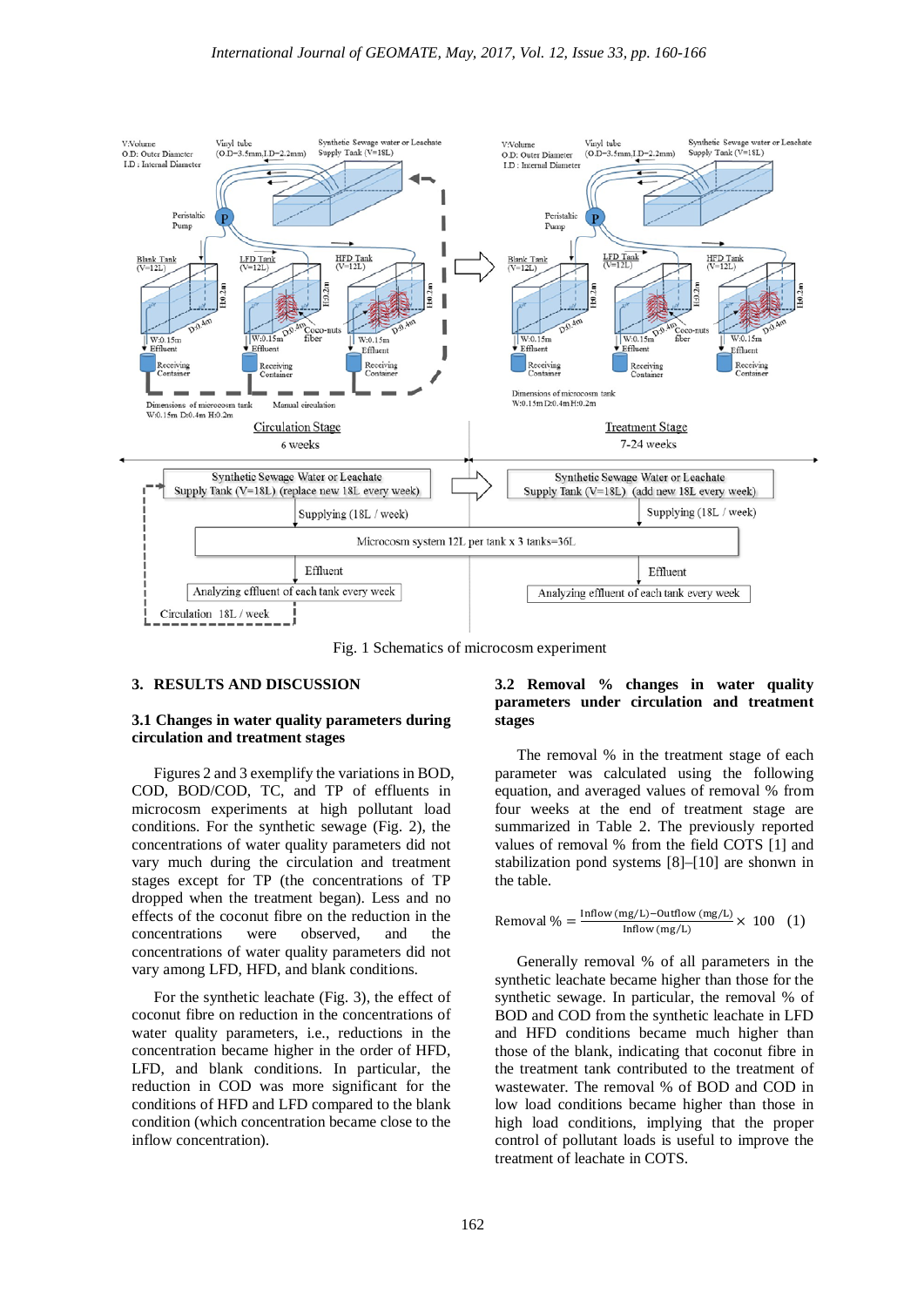

Fig 2: Variations in BOD, COD,BOD/COD, TC, TN, and TP of the effluents during circulation and treatment stage of synthetic at high pollutant load



Fig. 3 Variations in BOD, COD, BOD/COD, TC, and TN of effluents during the circulation and treatment stages for synthetic leachate at high pollutant load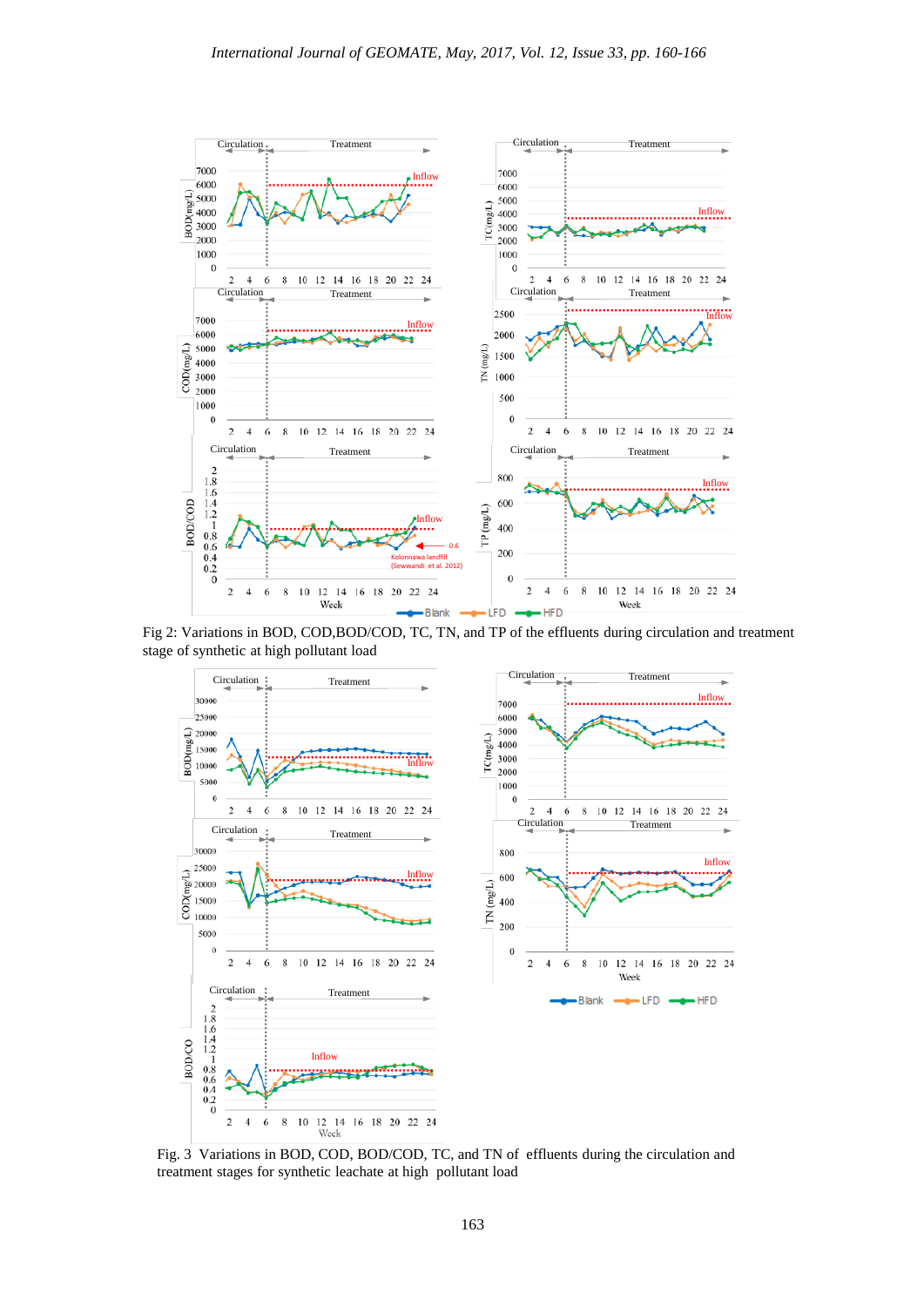|                                       |                    |                    | Synthetic leachate |           |            |            |                    |                    |           |            |
|---------------------------------------|--------------------|--------------------|--------------------|-----------|------------|------------|--------------------|--------------------|-----------|------------|
| Pollutant<br>load                     | Treatment<br>tan k | <b>BOD</b><br>(% ) | COD<br>(% )        | TC<br>(%) | TN<br>(% ) | TP<br>(% ) | <b>BOD</b><br>(% ) | <b>COD</b><br>(% ) | TC<br>(%) | TN<br>(% ) |
| $_{\text{Low}}$                       | <b>Blank</b>       | 9.9                | 11.0               | 5.8       | 5.9        | 15.4       | 59.8               | 55.9               | 26.7      | 8.2        |
|                                       | <b>LFD</b>         | 13.7               | 10.0               | 7.3       | 13.3       | 10.3       | 85.6               | 67.7               | 40.9      | 19.1       |
|                                       | <b>HFD</b>         | 13.5               | 5.8                | 8.8       | 14.7       | 4.7        | 87.4               | 71.2               | 49.4      | 23.9       |
| High                                  | <b>Blank</b>       | 33.3               | 12.1               | 19.5      | 28.8       | 21.8       | 6.1                | 6.3                | 28.2      | 12.0       |
|                                       | <b>LFD</b>         | 30.5               | 11.6               | 18.6      | 31.8       | 20.5       | 35.9               | 41.4               | 37.8      | 26.1       |
|                                       | <b>HFD</b>         | 22.1               | 10.2               | 18.2      | 30.9       | 18.3       | 45.2               | 46.5               | 41.2      | 32.9       |
| Field COTS<br>Sato et al., 2013       |                    | 78.2*              | 58.9*              |           | $67.5*$    | 53.8*      |                    |                    |           |            |
| Stabilization pond<br>system at field |                    |                    |                    |           |            |            |                    |                    |           |            |
| Kayombo et al., 2002                  |                    |                    | 66-71              |           |            |            |                    |                    |           |            |
| Naddafi et al., 2009                  |                    | 71                 | 71                 |           |            | -          |                    |                    |           |            |
| Farzadkia et al., 2014                |                    | 74.6               | 76.3               |           |            |            |                    |                    |           |            |

Table 2 Removal % of BOD, COD, TC, TN and TP for synthetic sewage and leachate

\*Averaged values in August 2010 and 2012

For the synthetic sewage, on the other hand, the values of removal % in LFD and HFD conditions were relatively low compared to the previously reported values, indicating that the coconut fibre contributed little or nothing to the treatment of wastewater. Opposite to the results of synthetic leachate, the removal % of pollutants in high load conditions became generally higher than those in low load conditions. This would also imply that the proper control of pollutant loads is effective to improve the treatment of sewage in COTS.

## **3.3 Consumptions of C, N, and P in microcosm experiments**

In order to clarify the removal efficiencies of C and N in the microcosm COTS, the consumptions of C, N, and P per unit volume of microcosm (unit volume of the treatment tank) per week [mg/L of microcosm/week] were calculated by using TC and TN values of inflow solutions and effluents and C and N contents of collected coir and sludge samples. For the synthetic sewage, the consumption of P was also calculated. An example of the calculation for C consumption under the circulation stage is shown in Table 3. In the example, the HFD condition consumed the most C (94.4 mg/L of microcosm/week) compared to other LFD and blank conditions.

Table 4 summarizes the calculated C, N, and P consumption values for all tested conditions. The consumptions of C, N, and P in the microcosm COTS varied depending on both fibre densities and pollutant loads of wastewater. The C and N consumptions in the microcosm became more effective at HFD conditions for both low and high pollutant loads in wastewater. For both synthetic sewage and leachate, the C consumptions under the treatment stage became approximately double those under the circulation stage except for the low pollutant load of the synthetic sewage. The C consumptions for the synthetic leachate were greater than those for the synthetic sewage under both circulation and treatment stages; i.e., the C consumptions for the synthetic leachate became around 2–3 times those for the synthetic sewage at low pollutant load conditions and around 3–7 times higher than those for the synthetic sewage at high pollutant load conditions.

N consumptions during the treatment stage also became higher than those during the circulation stage. HFD gave the highest C consumption values among tested conditions, and they became around 1.8 and 1.5 times higher than those for blank (control) and LFD conditions, respectively. This implies that the higher coconut-fibre condition contributed to the C consumption in the microcosm COTS.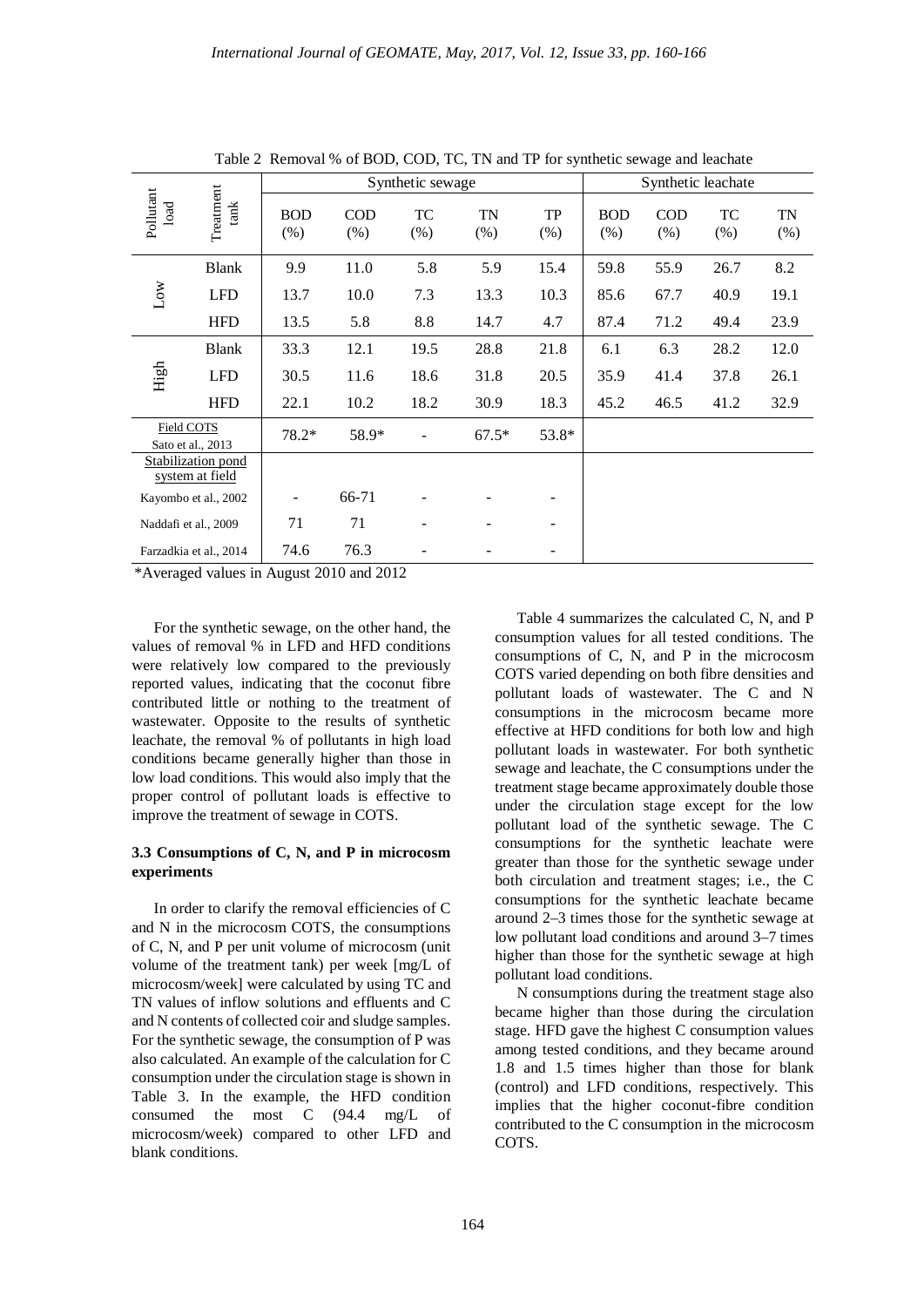| No             | Parameter                                              | Symbols in<br>Calculation         | <b>HFD</b>    | <b>LFD</b>  | <b>Blank</b>             |
|----------------|--------------------------------------------------------|-----------------------------------|---------------|-------------|--------------------------|
| $\mathbf{1}$   | $TC$ inflow $(mg/L)$                                   | $\mathbf{A}$                      | $3.42x10^3$   | $3.42x10^3$ | $3.42x10^3$              |
| 2              | TC outflow (after 42 days) $(mg/L)$                    | $\mathbf B$                       | $3.16x10^{3}$ | $3.13x10^3$ | $3.06x10^{3}$            |
| 3              | Total C consumption $(mg/L)$                           | $C = A - B$                       | $2.63x10^2$   | $2.95x10^2$ | $3.62x10^2$              |
| $\overline{4}$ | Volume of leachate in circulation period (L)           | ${\bf D}$                         | 12            | 12          | 12                       |
| 5              | Initial C in solution-final C in solution $(g)$        | $E=(C \times D)/1000$             | 3.2           | 3.5         | 4.3                      |
| 6              | Accumulated Sludge mass (g)                            | $\mathbf F$                       | 17            | 18          | 11                       |
| 7              | C content in sludge $(\%)$                             | G                                 | 7.1           | 8.4         | 5.5                      |
| 8              | C content in accumulated sludge (g)                    | $H=(F \times G)/100$              | 1.2           | 1.5         | 0.6                      |
| 9              | Dry mass of coir fibre $(g)$                           | $\mathbf I$                       | 48.6          | 24.6        | $\overline{\phantom{a}}$ |
| 10             | C content of coir fibre after recirculation $(\%)$     | $\mathbf{I}$                      | 45.8          | 46.8        |                          |
| 11             | C content in raw coir fibre $(\%)$                     | $\bf K$                           | 40.8          | 40.8        |                          |
| 12             | Accumulated C mass in coir fibre (g)                   | $L=(J-K) \times J/100$            | 2.4           | 1.5         |                          |
| 13             | Total used C in recirculation phase for 42 days( $g$ ) | $M=E+H+L$                         | 6.8           | 6.5         | 5.0                      |
| 14             | Volume of microcosm tank (L)                           | N                                 | 12            | 12          | 12                       |
| 15             | C consumption (mg/L of microcosm/week)                 | $O=M/N/42$ days<br>x7 days x 1000 | 94            | 90          | 69                       |

Table 3 Sample calculation of C consumption

Table 4 C, N, and P consumptions in microcosm experiments

|                |             |                | Synthetic sewage                          |             |                                           |             |                                           | Synthetic leachate |                                           |             |                                           |             |
|----------------|-------------|----------------|-------------------------------------------|-------------|-------------------------------------------|-------------|-------------------------------------------|--------------------|-------------------------------------------|-------------|-------------------------------------------|-------------|
| Pollutant load | Stage       | Treatment tank | $\mathcal{C}$                             |             | N                                         |             | $\mathbf P$                               |                    | $\mathcal{C}$                             |             | $\mathbf N$                               |             |
|                |             |                | (mg/L of microcosm / week)<br>Consumption | % in sludge | (mg/L of microcosm / week)<br>Consumption | % in sludge | (mg/L of microcosm / week)<br>Consumption | % in sludge        | (mg/L of microcosm / week)<br>Consumption | % in sludge | (mg/L of microcosm / week)<br>Consumption | % in sludge |
| Low            | Circulation | <b>Blank</b>   | 42                                        | 15          | 29                                        | 1.7         | $10\,$                                    | 4.7                | 73                                        | 17          | 57                                        | 1.7         |
|                |             | <b>LFD</b>     | 54                                        | 17          | 25                                        | 2.5         | 9                                         | 4.7                | 95                                        | 20          | 70                                        | 2.5         |
|                |             | <b>HFD</b>     | 72                                        | 17          | 24                                        | 2.3         | $\overline{7}$                            | 4.2                | $1.0x10^2$                                | 20          | 70                                        | 2.3         |
|                | Treatment   | <b>Blank</b>   | 34                                        | 6.0         | 17                                        | 4.2         | 12                                        | 5.7                | $1.2x10^2$                                | 12          | 28                                        | 0.4         |
|                |             | <b>LFD</b>     | 54                                        | 9.2         | 44                                        | 4.7         | 11                                        | 5.1                | $1.7x10^2$                                | 13          | 77                                        | 0.4         |
|                |             | <b>HFD</b>     | 68                                        | 7.8         | 51                                        | 3.6         | 15                                        | 4.7                | $2.0x10^2$                                | 12          | 88                                        | 0.2         |
| High           |             | <b>Blank</b>   | 69                                        | 5.5         | 57                                        | 1.6         | 14                                        | 4.6                | $4.8x10^2$                                | 13          | 37                                        | $1.0\,$     |
|                | Circulation | <b>LFD</b>     | 90                                        | 8.4         | 78                                        | 1.8         | 20                                        | 4.3                | $6.2x10^2$                                | 18          | 44                                        | 1.5         |
|                |             | <b>HFD</b>     | 94                                        | 7.1         | 51                                        | 1.5         | 11                                        | 4.3                | $6.9x10^2$                                | 17          | 56                                        | 1.3         |
|                | Treatment   | <b>Blank</b>   | $2.2x10^2$                                | 3.7         | $2.5x10^2$                                | 1.6         | 24                                        | 4.3                | $8.7x10^2$                                | 21          | 93                                        | 0.9         |
|                |             | <b>LFD</b>     | $3.7x10^2$                                | 4.0         | $1.2x10^2$                                | 1.3         | 33                                        | 4.4                | $1.1x10^3$                                | 22          | 94                                        | $1.0\,$     |
|                |             | <b>HFD</b>     | $3.7x10^2$                                | 5.3         | $2.9x10^2$                                | 1.8         | 13                                        | 3.9                | $1.3x10^{3}$                              | 20          | 92                                        | 0.7         |